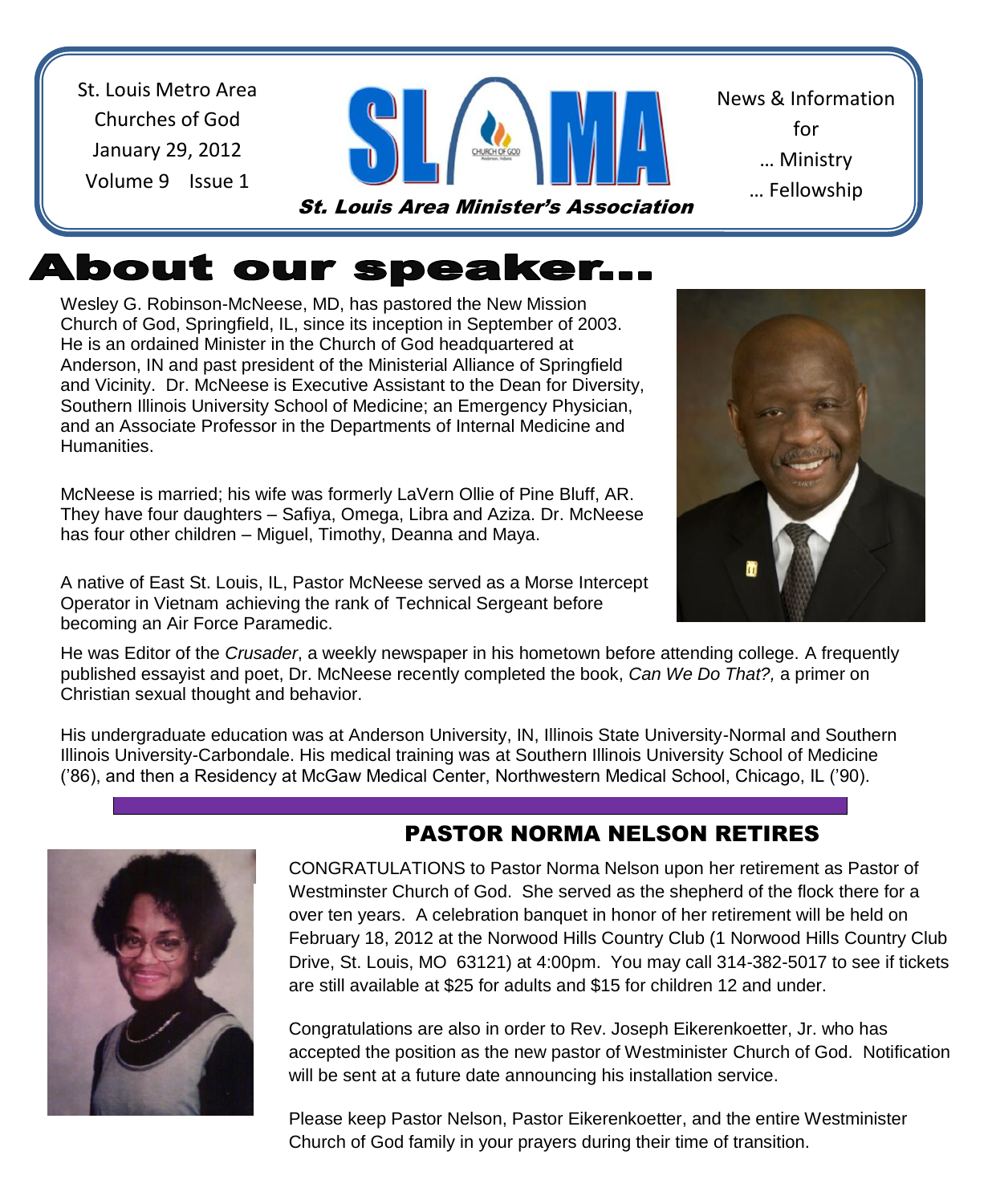### **PASTOR'S PRAYER MEETING.**

The Pastor's Prayer Fellowship meetings are held the first Tuesday of every month. The time (AM or PM) is at the discretion of the host pastor. The next Pastor's fellowship prayer meeting will be held on **Tuesday, February 7th, 2011** at **9:00am** at the following location: First Church of God 111 Richard Drive West Alton, MO 63147 636-899-0030

Host Pastor: Rev. Kelvin Lustick



Meetings are held every fourth Monday of the Month at 7:00pm at the **Community Christ Fellowship Church of God** 121 Williams Blvd St. Louis, MO 63135

We're asking for all youth leaders or representatives from each church.

#### **UMBRELLA PRAYER MEETINGS**

The umbrella prayer group is a women's prayer circle that will greatly enhance your prayer life and spiritual growth. It is held every **third Saturday** at 8:00 am at the Richmond Heights COG, 7770 Dale Ave., Richmond Heights, MO 63117.

314-781-7994.

#### **Coordinators:**

| Sis. Sallie Hatter     | 618-271-2214 |
|------------------------|--------------|
| Rev. Willie Stevens    | 314-653-2542 |
| Sis. Janna Sue Stowers | 314-388-2464 |
| Min. Laura Young       | 314-383-6459 |



Rev. Tommy Smith, Pastor of Church of God Community Worship recently published a book, "Living Triumphantly After Tragedy". He will be available after today's unity service for a book signing.

Riverview Youth Fundraiser **Gospel Skate Night** All ages are Welcome! FRIDAY, FEBRUARY 03, 2012  $\frac{1}{2}$   $\frac{1}{2}$   $\frac{1}{2}$   $\frac{1}{2}$   $\frac{1}{2}$   $\frac{1}{2}$   $\frac{1}{2}$   $\frac{1}{2}$   $\frac{1}{2}$   $\frac{1}{2}$   $\frac{1}{2}$   $\frac{1}{2}$   $\frac{1}{2}$   $\frac{1}{2}$   $\frac{1}{2}$   $\frac{1}{2}$   $\frac{1}{2}$   $\frac{1}{2}$   $\frac{1}{2}$   $\frac{1}{2}$   $\frac{1}{2}$   $\frac{1}{2}$  **SKATE CITY** 2200 E. Broadway - ESL, IL 62205

Donation at the door: \$6.00 ea (all ages) Skate Rental: \$1.50 ea (pay at the rink)



**& CHURCH of GOD MINISTRIES**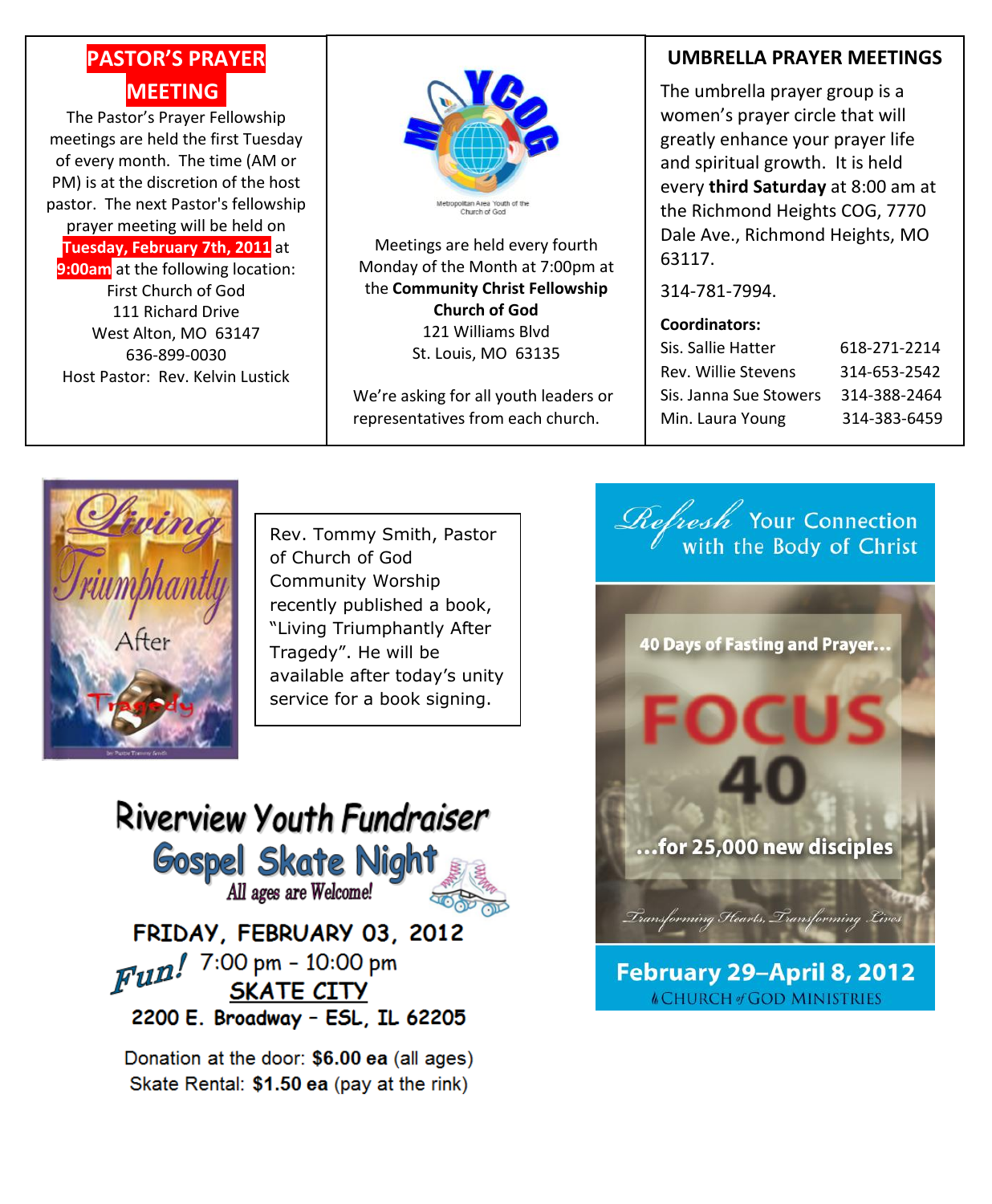## **AN OPPORTUNITY FOR THE MISSION MINDED**



Plans are being made for a missionary trip to La Ceiba, Honduras leaving on July 9, 2012 and returning on July 19, 2012. The purpose of this trip is to help build a second story on the El Pino Church of God.

The cost of the trip depends greatly on the airline tickets. At this time, the estimated cost of the trip is around \$1300.00 each. You may be assured that the cost will be kept as low as possible. The price includes airfare, hotel room, airport fees to get out of Honduras, and two meals (lunch and dinner) each day. Breakfast would be on your own.

Funds are also needed to purchase the building supplies we would use in Honduras. While you can never seem to have too much money, our goal is to raise at least \$5000.00 (five thousand) for building supplies.

We normally take a day for rest and relaxation and go to Roatan West End Beach, prior to returning home. It is one of the best places in the world to snorkel and scuba diving. The cost for the Roatan trip is about \$170.00, which is not included in the cost of the trip.

If you, or anyone that you know, is interested in going on this mission trip please contact Pastor Randy Butler as soon as you can by email [rbjb68@sbcglobal.net,](mailto:rbjb68@sbcglobal.net) cell 314-496-9421, or the church number 314-522-1010. Additional information and forms that you need will be sent to you after hearing from you. This trip will require a passport, which may be obtained from your local post office.

If you would like to make a contribution in support of raising the \$5,000 for building supplies, you may send your donation to the following location:

Community Christ Fellowship 121 Williams Blvd. St. Louis, MO 63135 Attn: Pastor Randy Butler

Please be sure to write "Honduras building supplies" in the memo section of the check. Thank you in advance for your support and prayers of this missionary ministry.